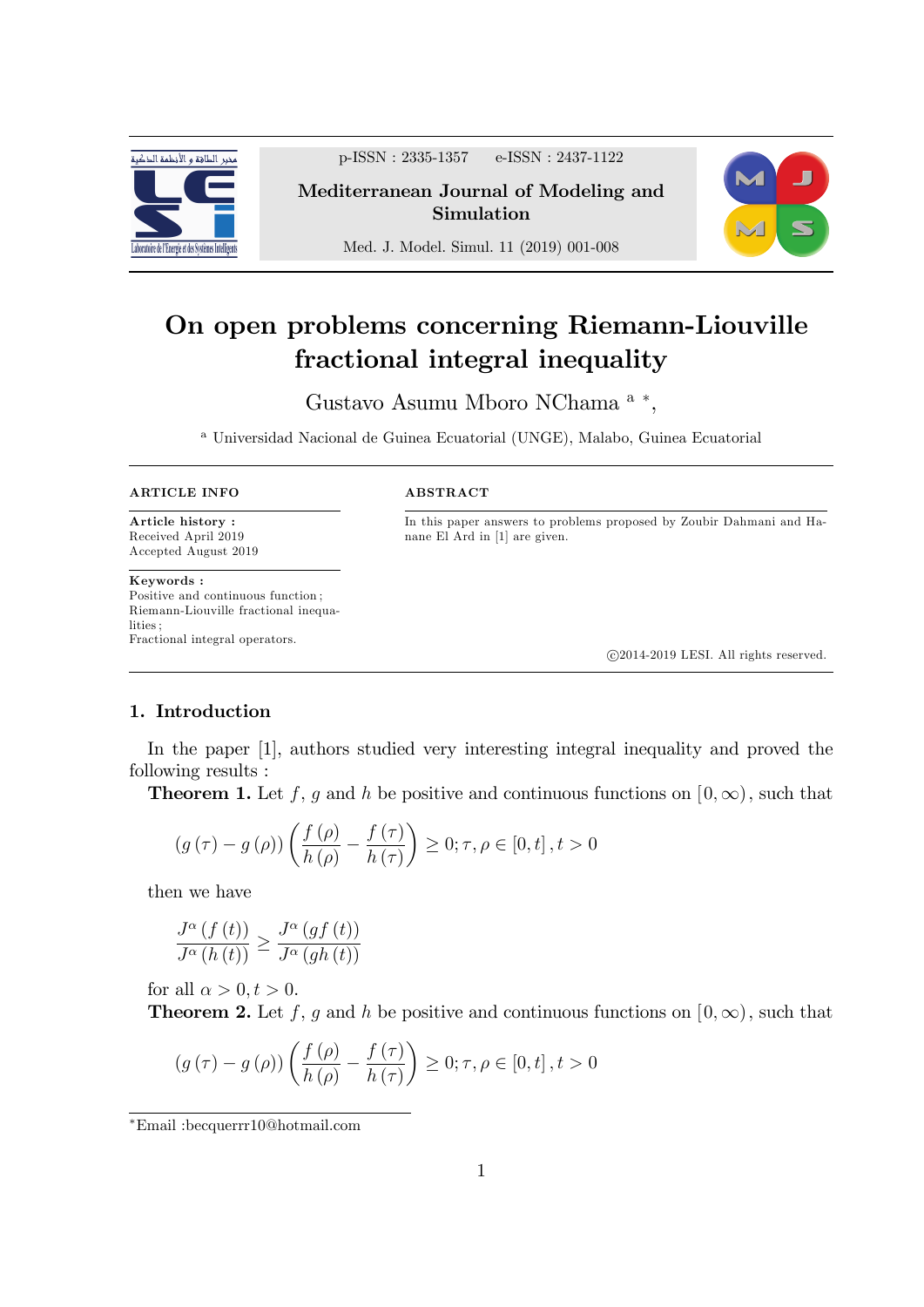then for all  $\alpha > 0, w, t > 0$ , we have

$$
\frac{J^{\alpha}(f(t)) \cdot J^{w}(gh(t)) + J^{w}(f(t)) \cdot J^{\alpha}(gh(t))}{J^{\alpha}(h(t)) \cdot J^{w}(gf(t)) + J^{w}(h(t)) \cdot J^{\alpha}(gf(t))} \ge 1
$$

**Theorem 3.** Let f and h two positive continuous functions and  $f \leq h$  on  $[0,\infty)$ . If  $\frac{f}{h}$ is decreasing and f is increasing on  $[0, \infty)$ , then for any  $p \ge 1, \alpha > 0, t > 0$ , the inequality

$$
\frac{J^{\alpha}(f(t))}{J^{\alpha}(h(t))} \ge \frac{J^{\alpha}(f^{p}(t))}{J^{\alpha}(h^{p}(t))}
$$

is valid.

**Theorem 4.** Let f and h be two positive continuous functions and  $f \leq h$  on  $[0,\infty)$ . If  $\frac{f}{h}$  is decreasing and f is increasing on  $[0,\infty)$ , then for any  $p \ge 1, \alpha > 0, w > 0, t > 0$ , we have

$$
\frac{J^{\alpha}(f(t)) \cdot J^{w}(h^{p}(t)) + J^{w}(f(t)) \cdot J^{\alpha}(h^{p}(t))}{J^{\alpha}(h(t)) \cdot J^{w}(f^{p}(t)) + J^{w}(h(t)) \cdot J^{\alpha}(f^{p}(t))} \ge 1
$$

Next, they proposed the following open problems : Open Problem 1. Under what conditions does the inequality

$$
\frac{J^{\alpha}\left(f^{\delta+\beta}\left(t\right)\right)}{J^{\alpha}\left(f^{\delta+\gamma}\left(t\right)\right)} \geq \frac{J^{\alpha}\left(t^{\mu}\cdot f^{\beta}\left(t\right)\right)}{J^{\alpha}\left(t^{\mu}\cdot f^{\gamma}\left(t\right)\right)}\tag{1}
$$

hold for  $\alpha, \gamma, \delta, \beta, \mu$ ?

Open Problem 2. Under what conditions, the inequality

$$
J^{\alpha}\left(f^{\delta+\beta}\left(t\right)\right) \ge \left(J^{\alpha}\left(t^{\alpha}f^{\beta}\left(t\right)\right)\right)^{\gamma}
$$
\n<sup>(2)</sup>

hold for  $\alpha, \beta, \gamma, \delta$ ?

Open Problem 3. Under what conditions does the inequality

$$
\frac{J^{\alpha}\left(f^{\delta+\beta}\left(t\right)\right)}{J^{\alpha}\left(f^{\delta+\gamma}\left(t\right)\right)} \geq \frac{\left(J^{\alpha}\left(t^{\delta}f^{\beta}\left(t\right)\right)\right)^{r}}{\left(J^{\alpha}\left(t^{\delta}f^{\gamma}\left(t\right)\right)\right)^{s}}
$$
\n(3)

hold for  $\alpha, \beta, \gamma, \delta, r, s$ ?

Our purpose in this paper is to establish answer to above given open problems. The paper has been organized as follows, in Section 2, we give basic concepts related to fractional calculus. In Section 3, we establish the main results. And in Section 4, we give the conclusions.

## 2. Preliminaries

Firstly we give some necessary definitions and mathematical preliminaries of fractional calculus theory which are used further in this paper.

**Definition 1.** A real valued function  $f(t)$ ,  $t > 0$  is said to be in the space  $C_{\mu}$ ,  $\mu \in \mathbb{R}$ if there exists a real number  $p > \mu$  such that  $f(t) = t^p f_1(t)$  where  $f_1(t) \in C([0,\infty))$ .

**Definition 2.** A function  $f(t)$ ,  $t > 0$  is said to be in the space  $C_{\mu}^{n}$ ,  $\mu \in \mathbb{R}$ , if  $f^{(n)} \in C_{\mu}$ .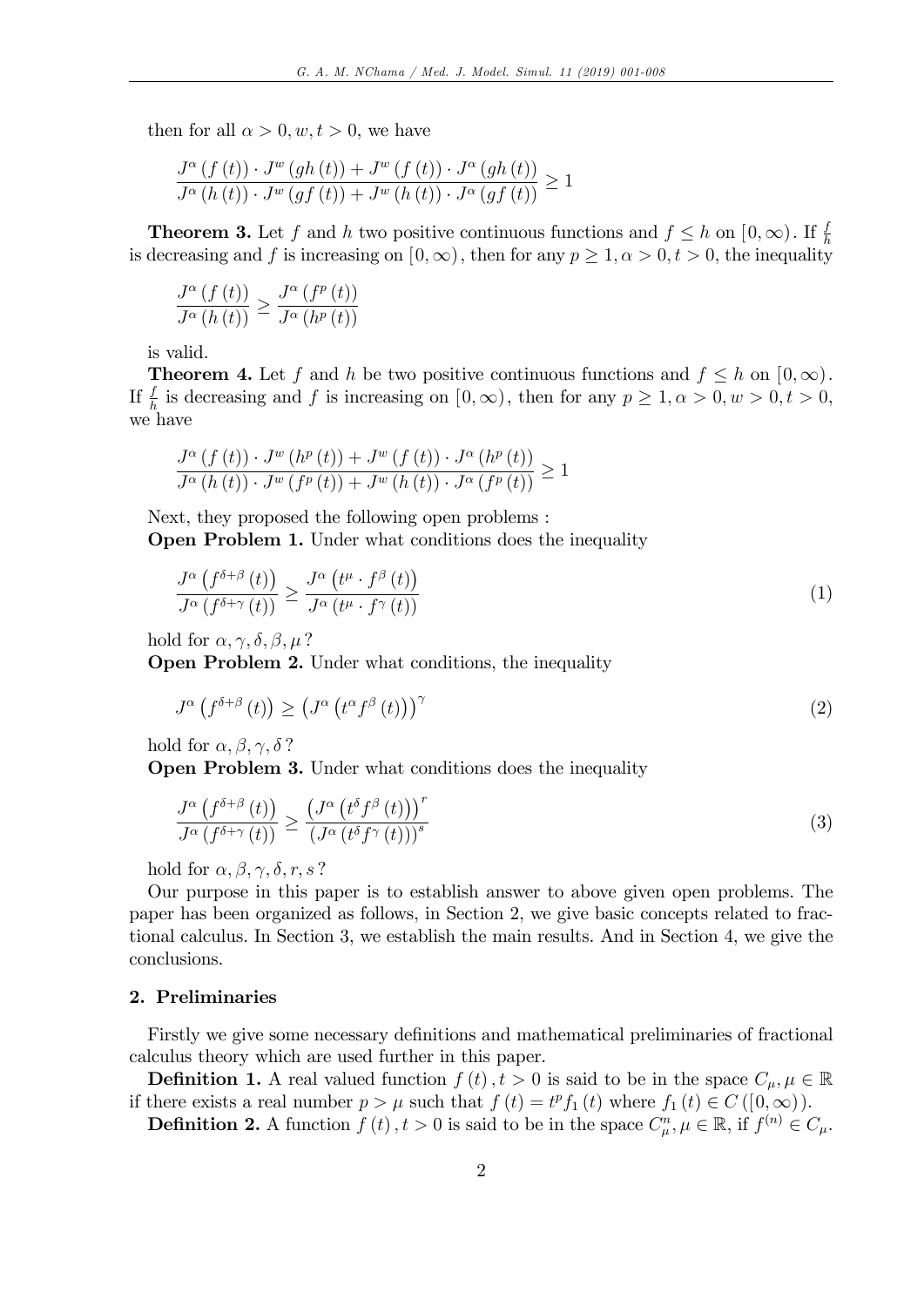**Definition 3.** The Riemann-Liouville fractional integral operator of order  $\alpha > 0$ , for a function  $f \in C_{\mu}, (\mu \ge -1)$  on  $[0,\infty)$  is defined as

$$
J^{\alpha} f(t) = \frac{1}{\Gamma(\alpha)} \int_0^t (t - \tau)^{\alpha - 1} f(\tau) d\tau, \alpha > 0, \tau > 0
$$

where  $\Gamma(\alpha)$  is the Gamma function.

**Definition 4.** We say that two functions  $f$  and  $g$  have the same sense of variation on  $[0,\infty)$  if

$$
(f(\tau) - f(\rho)) (g(\tau) - g(\rho)) \ge 0, \tau, \rho \in (0, t), t > 0
$$

For more details, one can consult [2, 12].

## 3. Main Results

In this section we give the answer to the above open problems. Our main results are Theorem 5, Theorem 6 and Theorem 7 which will prove the open problems 1, 2 and 3, respectively. Firstly, we have

**Theorem 5.** Let  $\alpha > 0, \mu > 0, \delta > 0, \beta > 0, \gamma > 0$  and let  $f(t)$  be a positive and continuous function on  $(0,\infty)$  such that

$$
\left(\tau^{\mu} - \rho^{\mu}\right)\left(f^{\delta + \beta - \gamma}\left(\rho\right) - f^{\delta + \beta - \gamma}\left(\tau\right)\right) \ge 0\tag{4}
$$

$$
\left(\tau^{\mu} - \rho^{\mu}\right) \left(\frac{1}{f^{\delta}\left(\rho\right)} - \frac{1}{f^{\delta}\left(t\right)}\right) \ge 0\tag{5}
$$

$$
\left(f^{\beta-\gamma}\left(\tau\right)-f^{\beta-\gamma}\left(\rho\right)\right)\left(\frac{1}{f^{\delta}\left(\rho\right)}-\frac{1}{f^{\delta}\left(\tau\right)}\right)\geq 0\tag{6}
$$

for all  $\tau, \rho \in (0, t]$ . Then we have

$$
\frac{J^{\alpha}\left(f^{\delta+\beta}\left(t\right)\right)}{J^{\alpha}\left(f^{\delta+\gamma}\left(t\right)\right)} \geq \frac{J^{\alpha}\left(t^{\mu}f^{\beta}\left(t\right)\right)}{J^{\alpha}\left(t^{\mu}f^{\gamma}\left(t\right)\right)}\tag{7}
$$

To prove Theorem 5, we need the following lemmas

**Lemma 1.** Let  $\alpha > 0, \mu > 0, \gamma > 0, \delta > 0, \beta > 0, t > 0$  and let  $f(t)$  be a positive and continuous function on  $(0,\infty)$  such that

$$
\left(f^{\beta-\gamma}\left(\tau\right)-f^{\beta-\gamma}\left(\rho\right)\right)\left(\frac{1}{f^{\delta}\left(\rho\right)}-\frac{1}{f^{\delta}\left(\tau\right)}\right)\geq 0\tag{8}
$$

for all  $\tau, \rho \in (0, t]$ . Then we have

$$
\frac{J^{\alpha}\left(t^{\mu}f^{\gamma}\left(t\right)\right)}{J^{\alpha}\left(t^{\mu}f^{\delta+\gamma}\left(t\right)\right)} \geq \frac{J^{\alpha}\left(t^{\mu}f^{\beta}\left(t\right)\right)}{J^{\alpha}\left(t^{\mu}f^{\delta+\beta}\left(t\right)\right)}\tag{9}
$$

Proof. It is easy to see that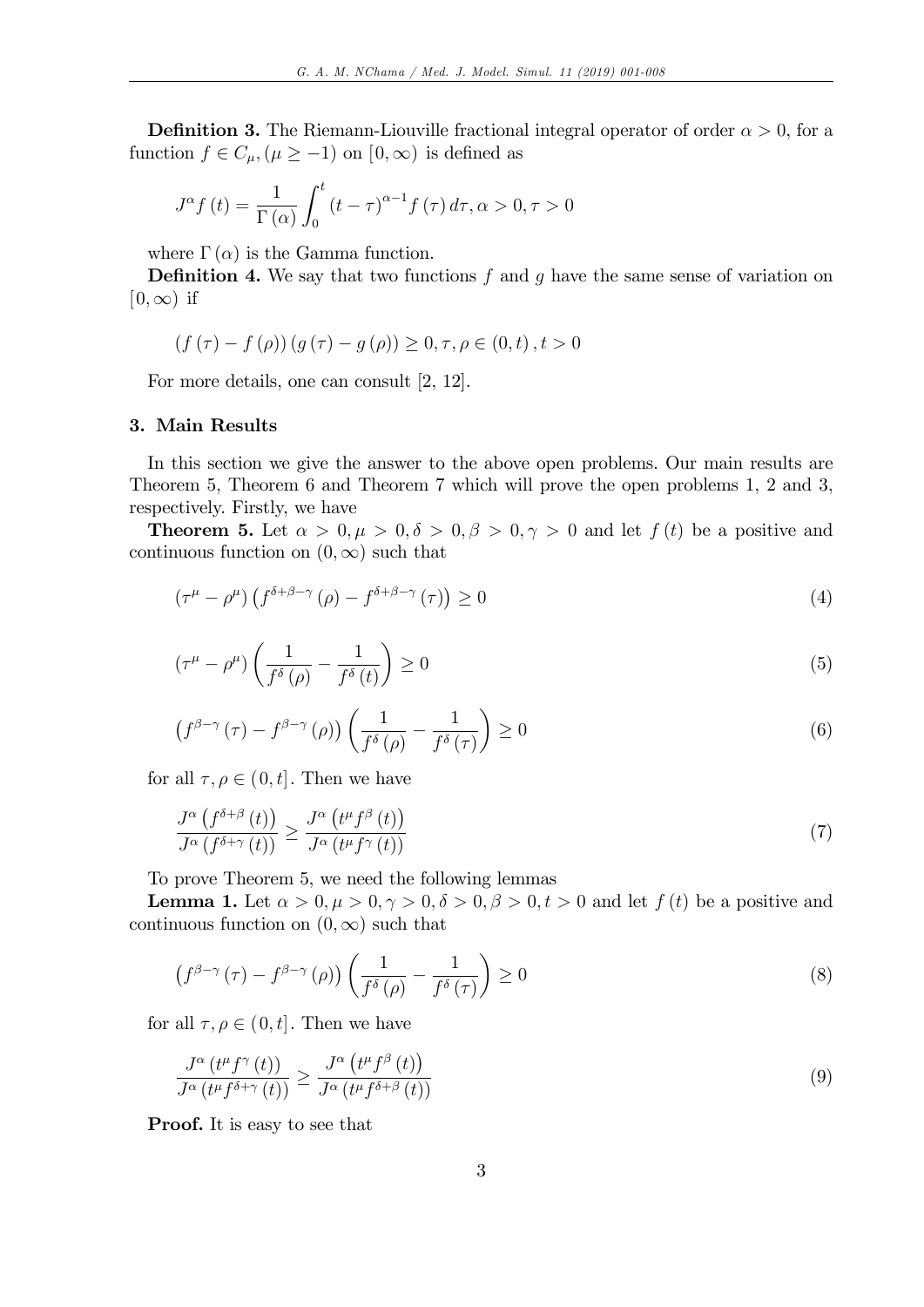$$
\left(f^{\beta-\gamma}\left(\tau\right)-f^{\beta-\gamma}\left(\rho\right)\right)\left(\frac{\rho^{\mu}f^{\gamma}\left(\rho\right)}{\rho^{\mu}f^{\delta+\gamma}\left(\rho\right)}-\frac{\tau^{\mu}f^{\gamma}\left(\tau\right)}{\tau^{\mu}f^{\delta+\gamma}\left(\tau\right)}\right)\geq 0\tag{10}
$$

By using functions

$$
\overline{f} := t^{\mu} f^{\gamma} \tag{11}
$$

$$
g := f^{\beta - \gamma} \tag{12}
$$

$$
h := t^{\mu} f^{\delta + \gamma} \tag{13}
$$

we obtain the following inequality

$$
(g(\tau) - g(\rho)) \left( \frac{\overline{f}(\rho)}{h(\rho)} - \frac{\overline{f}(\tau)}{h(\tau)} \right) \ge 0
$$
\n(14)

By using Theorem 1 we deduce that

$$
\frac{J^{\alpha}(t^{\mu}f^{\gamma}(t))}{J^{\alpha}(t^{\mu}f^{\delta+\gamma}(t))} = \frac{J^{\alpha}(\overline{f}(t))}{J^{\alpha}(h(t))}
$$
\n
$$
\geq \frac{J^{\alpha}(g \cdot \overline{f}(t))}{J^{\alpha}(g \cdot h(t))}
$$
\n
$$
= \frac{J^{\alpha}(f^{\beta-\gamma}(t) \cdot t^{\mu} \cdot f^{\gamma}(t))}{J^{\alpha}(f^{\beta-\gamma}(t) \cdot t^{\mu} \cdot f^{\delta+\gamma}(t))},
$$
\n
$$
= \frac{J^{\alpha}(t^{\mu} \cdot f^{\beta}(t))}{J^{\alpha}(t^{\mu} \cdot f^{\delta+\beta}(t))},
$$

and thus we complete the proof.

**Lemma 2.** Let  $\alpha > 0, \mu > 0, \gamma > 0, \delta > 0, \beta > 0$  and let  $f(t)$  be a positive and continuous function on  $(0,\infty)$  such that

$$
\left(\tau^{\mu} - \rho^{\mu}\right) \left(\frac{1}{f^{\delta}\left(\rho\right)} - \frac{1}{f^{\delta}\left(\tau\right)}\right) \ge 0,\tag{15}
$$

$$
\left(f^{\beta-\gamma}\left(\tau\right)-f^{\beta-\gamma}\left(\rho\right)\right)\left(\frac{1}{f^{\delta}\left(\rho\right)}-\frac{1}{f^{\delta}\left(\tau\right)}\right)\geq 0,\tag{16}
$$

for all  $\tau, \rho \in (0, t]$ . Then we have

$$
\frac{J^{\alpha}(f^{\gamma}(t))}{J^{\alpha}(f^{\delta+\gamma}(t))} \ge \frac{J^{\alpha}(t^{\mu}f^{\beta}(t))}{J^{\alpha}(t^{\mu}f^{\delta+\beta}(t))}
$$
\n(17)

Proof. It is easy to see that

$$
\left(\tau^{\mu} - \rho^{\mu}\right) \left(\frac{f^{\gamma}\left(\rho\right)}{f^{\delta + \gamma}\left(\rho\right)} - \frac{f^{\gamma}\left(\tau\right)}{f^{\delta + \gamma}\left(\tau\right)}\right) \ge 0\tag{18}
$$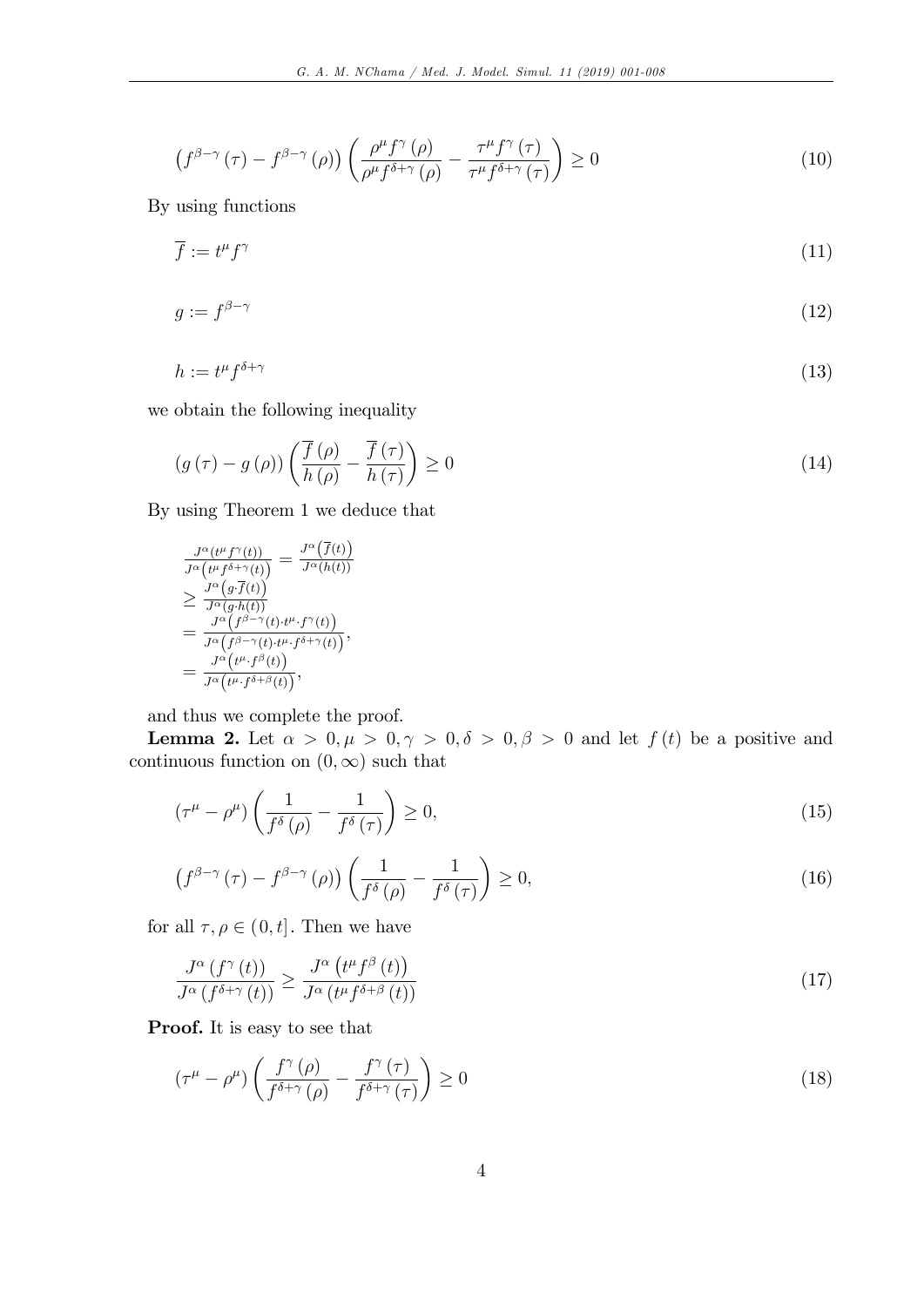By using functions

$$
\overline{f} := f^{\gamma}(t) \tag{19}
$$

$$
h := f^{\delta + \gamma} \left( t \right) \tag{20}
$$

$$
g := t^{\mu} \tag{21}
$$

we obtain the following inequality

$$
(g(\tau) - g(\rho)) \left( \frac{\overline{f}(\rho)}{h(\rho)} - \frac{\overline{f}(\tau)}{h(\tau)} \right) \ge 0
$$
\n(22)

By using Theorem 1, we deduce that

$$
\frac{J^{\alpha}\left(\overline{f}\right)}{J^{\alpha}\left(h\right)} \ge \frac{J^{\alpha}\left(g\overline{f}\right)}{J^{\alpha}\left(gh\right)}\tag{23}
$$

or

$$
\frac{J^{\alpha}\left(f^{\gamma}\left(t\right)\right)}{J^{\alpha}\left(f^{\delta+\gamma}\left(t\right)\right)} \geq \frac{J^{\alpha}\left(t^{\mu}f^{\gamma}\left(t\right)\right)}{J^{\alpha}\left(t^{\mu}f^{\delta+\gamma}\left(t\right)\right)}\tag{24}
$$

The condition (16) allow us to use the Lemma 1. Therefore

$$
\frac{J^{\alpha}\left(t^{\mu}f^{\gamma}\left(t\right)\right)}{J^{\alpha}\left(t^{\mu}f^{\delta+\gamma}\left(t\right)\right)} \geq \frac{J^{\alpha}\left(t^{\mu}f^{\beta}\left(t\right)\right)}{J^{\alpha}\left(t^{\mu}f^{\delta+\beta}\left(t\right)\right)}\tag{25}
$$

Combining (24) with (25) we obtain (17), and thus we complete the proof. We now give the proof of Theorem 5

**Proof.** It is easy to see that inequality (4) can be rewritten as

$$
\left(\tau^{\mu} - \rho^{\mu}\right) \left(\frac{f^{\delta+\beta}\left(\rho\right)}{f^{\gamma}\left(\rho\right)} - \frac{f^{\delta+\beta}\left(\tau\right)}{f^{\gamma}\left(\tau\right)}\right) \ge 0\tag{26}
$$

By using functions

$$
\overline{f} := f^{\delta+\beta}(t) \tag{27}
$$

$$
g := t^{\mu} \tag{28}
$$

$$
h := f^{\gamma}(t) \tag{29}
$$

We obtain the following inequality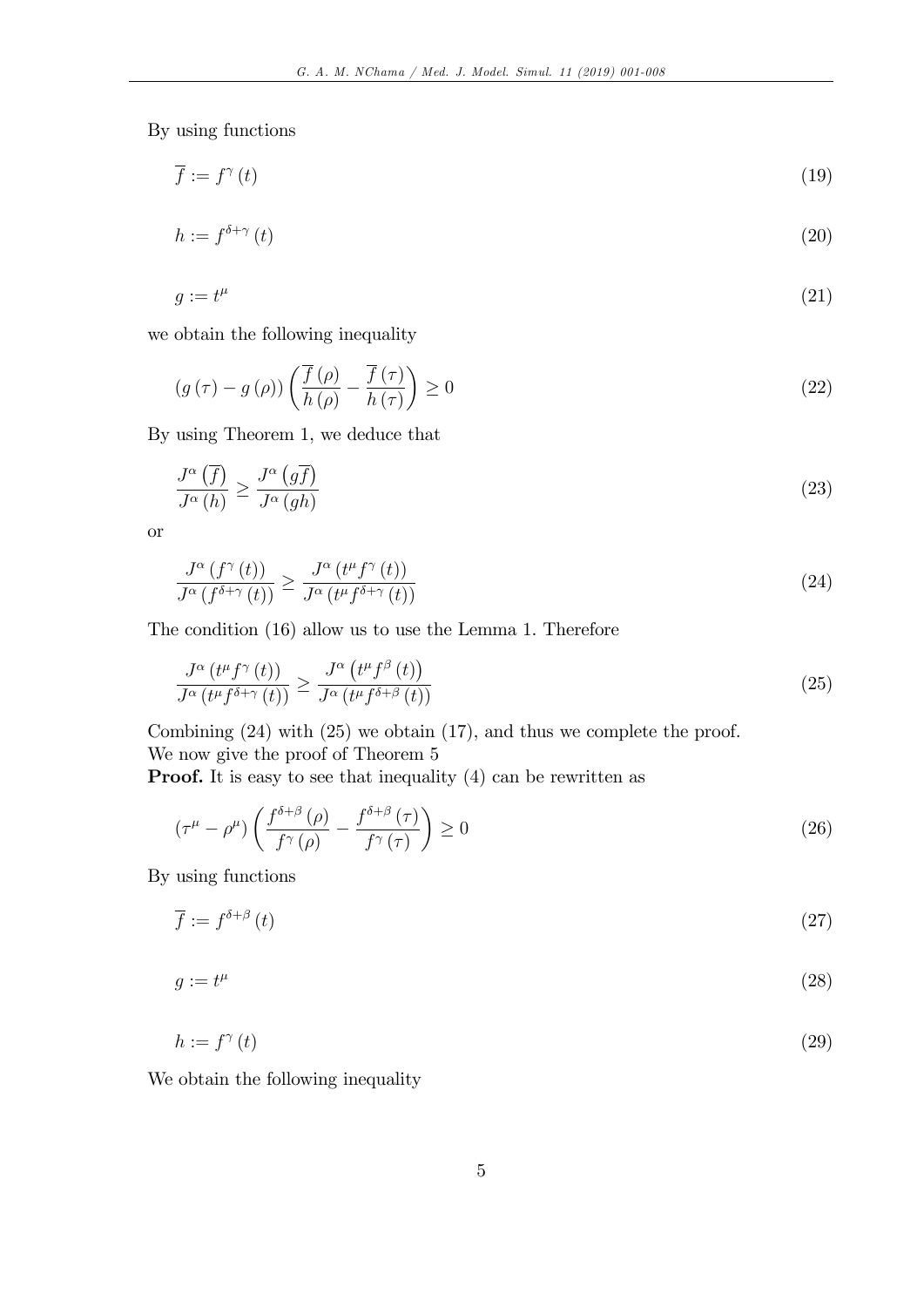$$
(g(\tau) - g(\rho)) \left( \frac{\overline{f}(\rho)}{h(\rho)} - \frac{\overline{f}(\tau)}{h(\tau)} \right) \ge 0
$$
\n(30)

The inequality (30) allow us to use Theorem 1. Therefore

$$
\frac{J^{\alpha}\left(\overline{f}\left(t\right)\right)}{J^{\alpha}\left(h\left(t\right)\right)} \ge \frac{J^{\alpha}\left(g\cdot\overline{f}\left(t\right)\right)}{J^{\alpha}\left(g\cdot h\left(t\right)\right)}\tag{31}
$$

or equivalently

$$
J^{\alpha}\left(f^{\delta+\beta}\left(t\right)\right) \cdot J^{\alpha}\left(t^{\mu}\cdot f^{\gamma}\left(t\right)\right) \geq J^{\alpha}\left(f^{\gamma}\left(t\right)\right) \cdot J^{\alpha}\left(t^{\mu}\cdot f^{\delta+\beta}\left(t\right)\right) \tag{32}
$$

Inequalities (5)-(6) allow us to use the Lemma 2. So, we can write

$$
J^{\alpha}\left(f^{\delta+\beta}\left(t\right)\right)\cdot J^{\alpha}\left(t^{\mu}\cdot f^{\gamma}\left(t\right)\right)\geq J^{\alpha}\left(f^{\gamma}\left(t\right)\right)\cdot J^{\alpha}\left(t^{\mu}\cdot f^{\delta+\beta}\left(t\right)\right)\geq J^{\alpha}\left(f^{\delta+\gamma}\left(t\right)\right)\cdot J^{\alpha}\left(t^{\mu}\cdot f^{\beta}\left(t\right)\right)
$$
\n(33)

From (33), the inequality (7) follows and thus we complete the proof. Secondly we have

**Theorem 6.** Let  $\alpha > 0, \delta > 0, \beta > 0$  and  $f(t)$  be a continuous function on such  $(0, \infty)$ that  $f(t) \geq t$  on  $(0,\infty)$ .

a) If  $0 < \gamma < 1$  and  $J^{\alpha} (\ell^{\delta} f^{\beta} (t)) \geq 1$ , then we have

$$
J^{\alpha}\left(f^{\delta+\beta}\left(t\right)\right) \ge \left(J^{\alpha}\left(t^{\delta}f^{\beta}\left(t\right)\right)\right)^{\gamma}
$$
\n(34)

b) If  $\gamma \geq 1$  and  $0 < J^{\alpha} (\ell^{\delta} f^{\beta} (t)) < 1$ , then we have

$$
J^{\alpha}\left(f^{\delta+\beta}\left(t\right)\right) \ge \left(J^{\alpha}\left(t^{\delta}f^{\beta}\left(t\right)\right)\right)^{\gamma}
$$
\n(35)

**Proof.** We know that  $f(t) \geq t$  on  $(0,\infty)$ . So

$$
f(t) > 0 \tag{36}
$$

Combining (36) with  $f(t) \geq t$  we obtain

$$
f^{\delta+\beta}(t) = f^{\delta}(t) \cdot f^{\beta}(t) \ge t^{\delta} \cdot f^{\beta}(t)
$$
\n(37)

Using Riemann-Liouville fractional integral, we deduce that

$$
J^{\alpha}\left(f^{\delta+\beta}\left(t\right)\right) \geq J^{\alpha}\left(t^{\delta}\cdot f^{\beta}\left(t\right)\right) \tag{38}
$$

a. Combining 
$$
0 < \gamma < 1
$$
,  
\n
$$
J^{\alpha} (t^{\delta} \cdot f^{\beta} (t)) \ge 1
$$
\n(39)

with (38), we obtain

$$
J^{\alpha}\left(f^{\delta+\beta}\left(t\right)\right) \geq J^{\alpha}\left(t^{\delta}\cdot f^{\beta}\left(t\right)\right) \geq \left(J^{\alpha}\left(t^{\delta}\cdot f^{\beta}\left(t\right)\right)\right)^{\gamma}
$$
\n
$$
\tag{40}
$$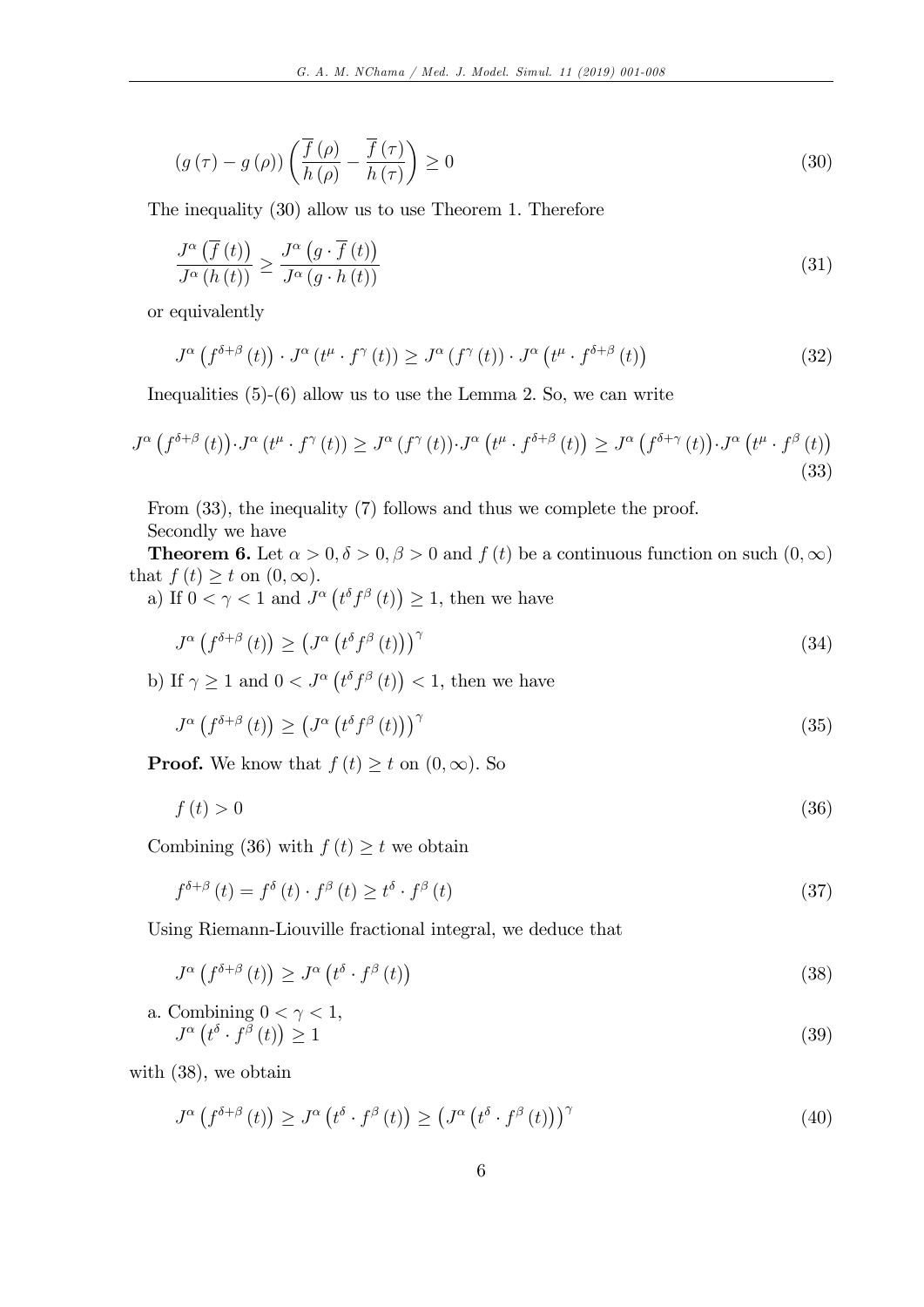from (39), inequality (34) follows.

b. Combining  $\gamma \geq 1, 0 < J^{\alpha} (t^{\delta} \cdot f^{\beta}(t)) < 1$  with (38), we obtain

$$
J^{\alpha}\left(f^{\delta+\beta}\left(t\right)\right) \geq J^{\alpha}\left(t^{\delta}\cdot f^{\beta}\left(t\right)\right) \geq \left(J^{\alpha}\left(t^{\delta}\cdot f^{\beta}\left(t\right)\right)\right)^{\gamma}
$$
\n(41)

from (40), inequality (35) follows and thus we complete the proof.

Lastly we have

**Theorem 7.** Let  $\alpha > 0, \delta > 0, \beta > 0, \gamma > 0, 0 < r < 1, s \ge 1$  and  $f(t)$  be a continuous and positive function on  $(0,\infty)$  such that

$$
J^{\alpha}\left(t^{\delta}\cdot f^{\gamma}\left(t\right)\right) \geq 1, J^{\alpha}\left(t^{\delta}\cdot f^{\beta}\left(t\right)\right) \geq 1\tag{42}
$$

$$
\left(\tau^{\mu} - \rho^{\mu}\right)\left(f^{\delta + \beta - \gamma}\left(\rho\right) - f^{\delta + \beta - \gamma}\left(\tau\right)\right) \ge 0\tag{43}
$$

$$
\left(\tau^{\mu} - \rho^{\mu}\right) \left(\frac{1}{f^{\delta}\left(\rho\right)} - \frac{1}{f^{\delta}\left(\tau\right)}\right) \ge 0\tag{44}
$$

$$
\left(f^{\beta-\gamma}\left(\tau\right)-f^{\beta-\gamma}\left(\rho\right)\right)\left(\frac{1}{f^{\delta}\left(\rho\right)}-\frac{1}{f^{\delta}\left(\tau\right)}\right)\geq 0\tag{45}
$$

For all  $\tau, \rho \in (0, t]$ . Then we have

$$
\frac{J^{\alpha}\left(f^{\delta+\beta}\left(t\right)\right)}{J^{\alpha}\left(f^{\delta+\gamma}\left(t\right)\right)} \ge \frac{\left(J^{\alpha}\left(t^{\delta}f^{\beta}\left(t\right)\right)\right)^{r}}{\left(J^{\alpha}\left(t^{\delta}f^{\gamma}\left(t\right)\right)\right)^{s}}
$$
\n(46)

**Proof.** Inequalities (42)-(44) allow us to use the Theorem 5. So, for  $\mu = \delta$ , we obtain

$$
\frac{J^{\alpha}\left(f^{\delta+\beta}\left(t\right)\right)}{J^{\alpha}\left(f^{\delta+\gamma}\left(t\right)\right)} \geq \frac{J^{\alpha}\left(t^{\delta}f^{\beta}\left(t\right)\right)}{J^{\alpha}\left(t^{\delta}f^{\gamma}\left(t\right)\right)}
$$

Combining inequalities  $s \geq 1, 0 < r < 1$  with (41), yields

$$
\left(J^{\alpha}\left(t^{\delta}f^{\gamma}\left(t\right)\right)\right)^{s} \geq J^{\alpha}\left(t^{\delta}f^{\gamma}\left(t\right)\right)
$$

$$
\left(J^{\alpha}\left(t^{\delta}f^{\beta}\left(t\right)\right)\right)^{r} \leq J^{\alpha}\left(t^{\delta}f^{\beta}\left(t\right)\right)
$$

by using inequalities (46)-(48), we obtain

$$
\frac{J^{\alpha}\left(f^{\delta+\beta}\left(t\right)\right)}{J^{\alpha}\left(f^{\delta+\gamma}\left(t\right)\right)} \geq \frac{J^{\alpha}\left(t^{\delta}f^{\beta}\left(t\right)\right)}{J^{\alpha}\left(t^{\delta}f^{\gamma}\left(t\right)\right)} \geq \frac{\left(J^{\alpha}\left(t^{\delta}f^{\beta}\left(t\right)\right)\right)^{r}}{\left(J^{\alpha}\left(t^{\delta}f^{\gamma}\left(t\right)\right)\right)^{s}}
$$

From (49), inequality (45) follows and thus we complete the proof.